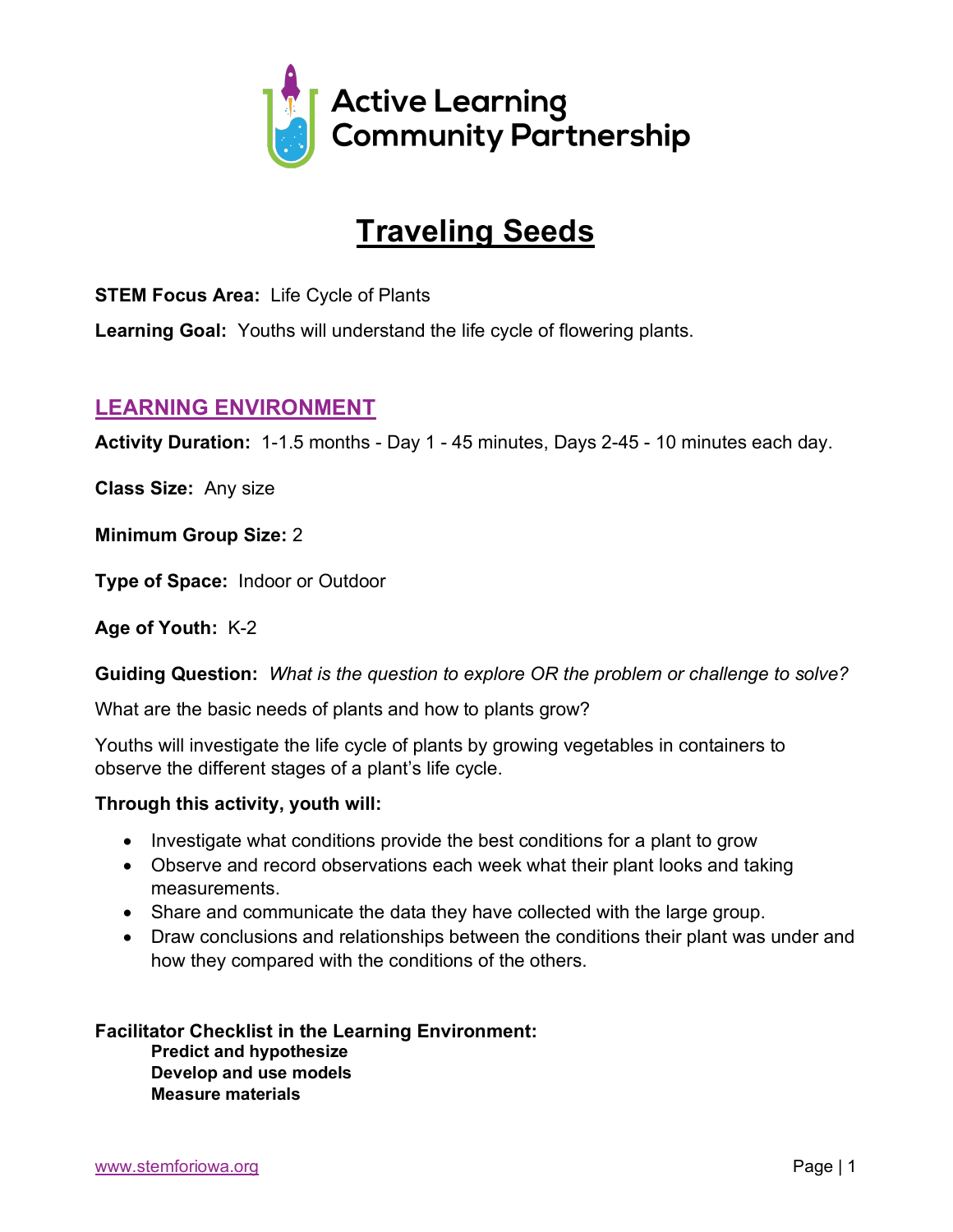

- ü **Observe**
- ü **Investigate**
- ü **Record observations Analyze and infer**
- ü **Share and communicate data Interpret data Test and revise**
- ü **Draw conclusions and relationships**
- $\checkmark$  Have voice and agency, make decisions and guide their own learning

## **PREPARATION**

#### **Facilitator prep:**

Facilitators will need to grow a radish plant prior to this activity to create a control plant. While this plant is growing, facilitators need to measure how much and how often the plant receives water, how many hours of sunlight the plant receives, the air temperature each day and the type of soil the plant receives. Students will use this data to test and compare plants they grow.

A plant is a living system. Just like animals, plants have basic needs in order to survive. A plant's basic needs are: sunlight, air, water, nutrients, and space in the amount suitable to that plant.

Animals get their energy from the food they consume. Green plants get their energy from the sun. The process is called *photosynthesis*. Sunlight activates the chlorophyll in leaves to convert raw materials from soil and air into carbohydrates (starches and sugars), which are the plant's food.

Just like animals, water is important to plants because it is a primary component of the material that makes up the plant's structure. Just like in animals, water is what helps give cells their shape. Water also helps transport nutrients from the soil to the plant's roots.

Plants need a growing medium (such as soil) for support and to provide nutrients (raw materials to make food). Most plants need soil. The type of soil necessary to sustain a plant depends on characteristics such as: texture (compact or porous), water-holding capacity, acidity, and population of beneficial soil organisms.

Plants also need space to grow. If they do not have enough space and if they must compete with neighboring plants for nutrients, light and water, plants may find it difficult to grow or survive.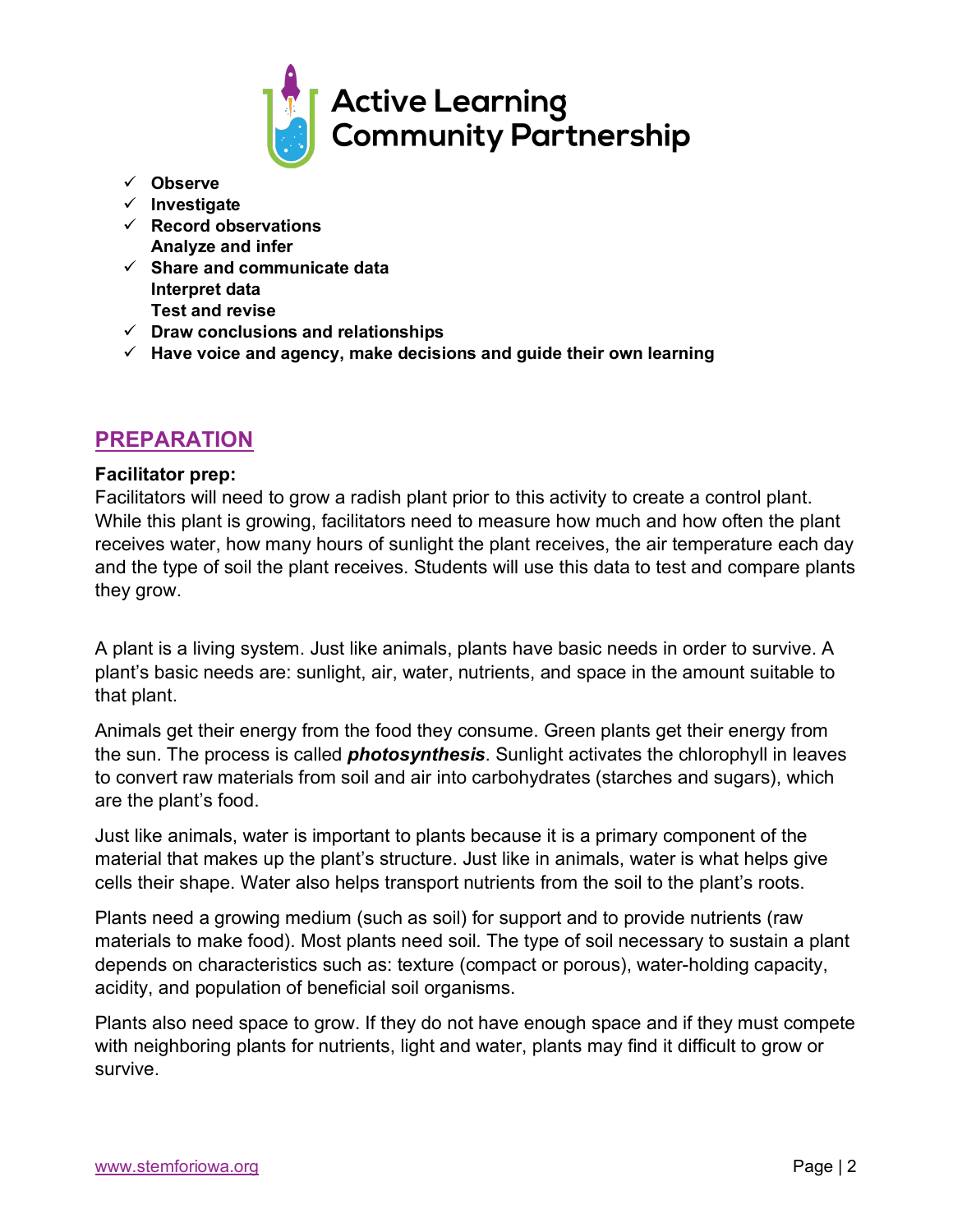

**Literacy Connection:** Great books to get youth support learning about plant life cycles! *(available on Amazon).*

- The Magic School Bus Plants Seeds: A Book About How Living Things Grow by Joanna Cole
- Red Leaf, Yellow Leaf by Lois Ehlert
- Because of An Acorn by Adam Schaefer and Lola M Schaefer
- From Seed to Plant by Allan Fowler
- The Tiny Seed by Eric Carle

## **Materials**

- Seed starter pots a variety of sizes. Check with your local green house to see if they have any starter pots that you can use.
- Radish seeds
- Magnifying glasses
- Paper towels
- Spray bottles
- Measuring cups or scoops
- Access to regular sunlight
- Access to water
- Potting soil
- Sand
- Thermometer
- Measuring tape or ruler
- Permanent marker
- Shelf to store growing plants on
- Plant observation worksheets

**Room:** Day 1 of this activity can take place indoors or outdoors. If indoors, youth will need tables to work on or trays to contain messes if working on the floor. Having a substrate table with bags or buckets of growing medium will be helpful so children can help themselves. There will need to be a pre-determined location for plants to be stored throughout the month that is easily accessible so students can make observations each day.

**Content:** A plant is a living system. Just like animals, plants have basic needs in order to survive. A plant's basic needs are: sunlight, air, water, nutrients, and space in the amount suitable to that plant.

Animals get their energy from the food they consume. Green plants get their energy from the sun. The process is called *photosynthesis*.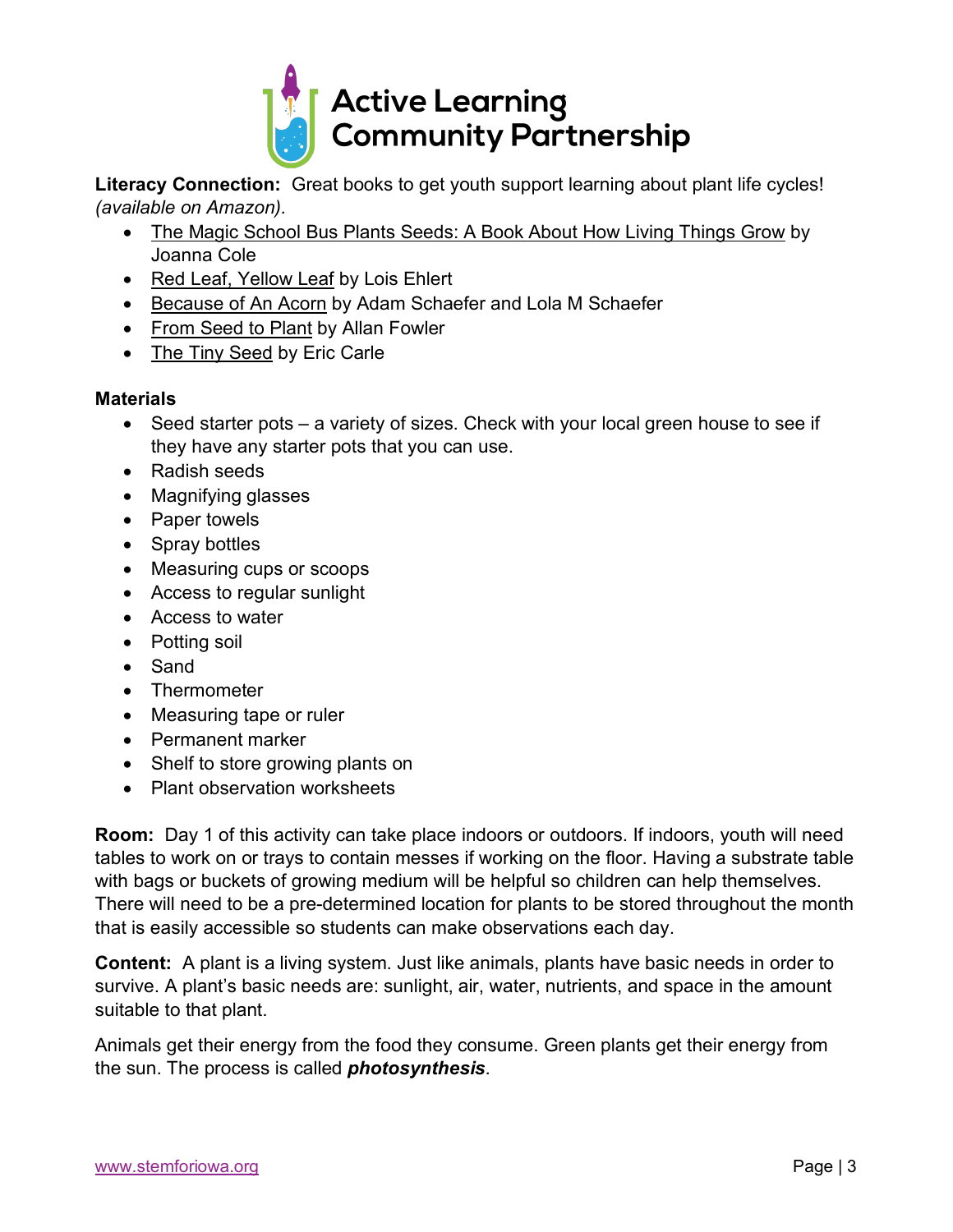

Water is what helps give plant cells their shape. Water also helps transport nutrients from the soil to the plant's roots.

Plants need a growing medium for support and to provide nutrients. Most plants need soil. The type of soil necessary to sustain a plant depends on characteristics such as: texture (compact or porous), water-holding capacity, acidity, and population of beneficial soil organisms.

Plants also need space to grow. If they do not have enough space and if they must compete with neighboring plants for nutrients, light and water, plants may find it difficult to grow or survive.

## **Inquiry:**

Your primary goal as facilitator is to encourage youth to explore and observe the life cycle of plants. You can prompt those discussions with questions like the following:

- What variable are you changing?
- How do you think this will affect your plant?
- Do you think it will grow better or worse?

## **Facilitator Checklist for Preparation:**

- $\checkmark$  Organization: I practiced the activity/technology, prepared materials/extras/place to record youth ideas, completed an activity (including timings).
- $\checkmark$  Materials: Materials are appropriate for teaching the learning goals; youth will be able to use them and will think they are appealing.
- $\checkmark$  Space Utilization: The space is set up appropriately for the activity and there will be no safety issues or distractions.
- $\checkmark$  Relevance: I have researched why the content matters to youth's everyday lives.
- $\checkmark$  Content Learning: I have become familiar with the content.
- $\checkmark$  Inquiry: I have become familiar with how authentic, age-appropriate inquiry practices look in this activity.

## **INTRODUCTION TO ACTIVITY (10 MINUTES)**

Have children sit in a circle and read the book: Oh Say Can You Seed? By Bonnie Worth.

Discuss with the youth what plants need to grow: sunlight, air, water, nutrients, and space in the amount suitable to that plant.

### **Facilitator Checklist for Introduction to Activity:**

- $\checkmark$  Space Utilization: I will use the space informally avoiding the lecture hall format.
- $\checkmark$  Purposeful Activities: This intro section gets youth on track for the learning goal.
- $\checkmark$  Content Learning: If age appropriate, I will accurately present content.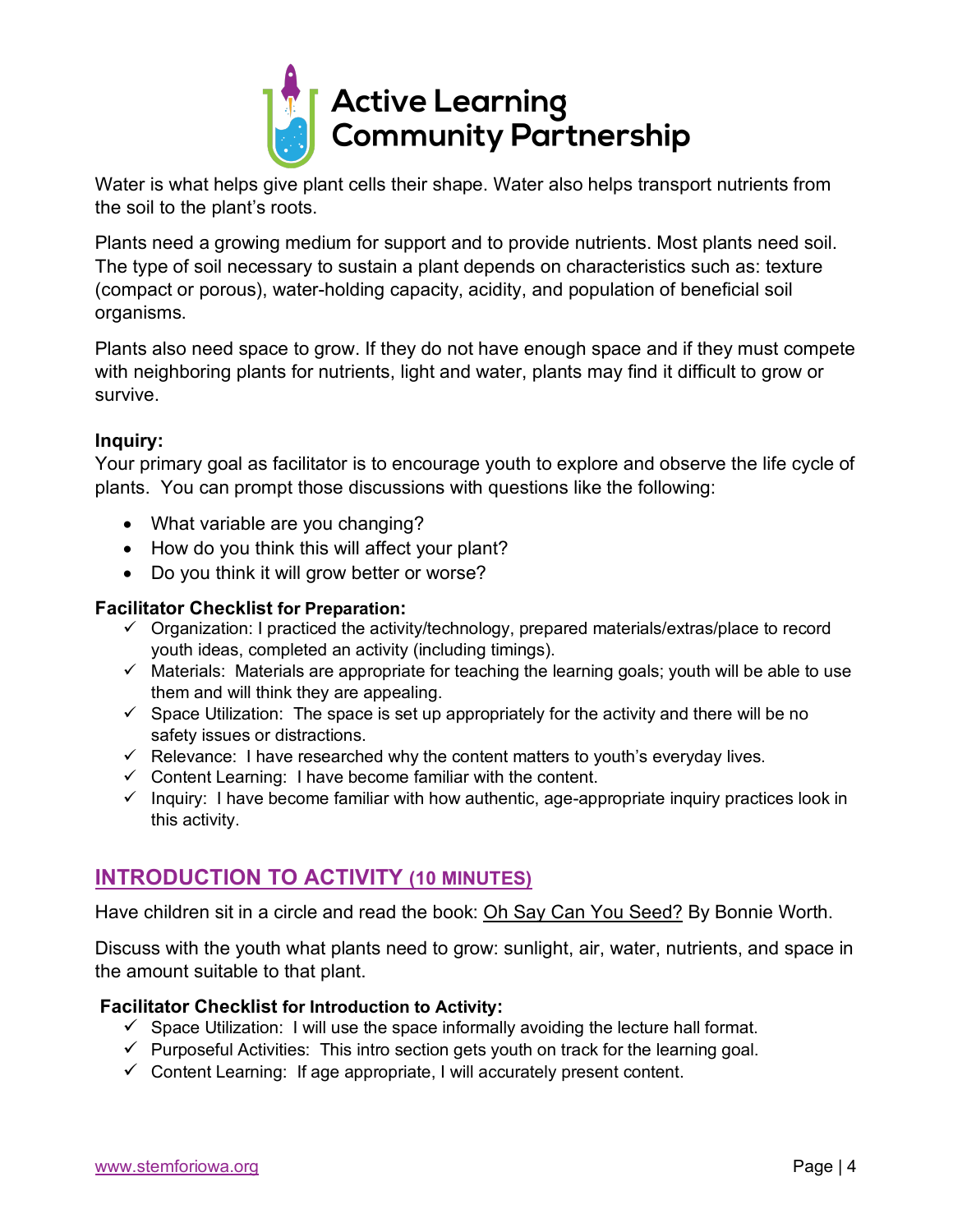

- $\checkmark$  Inquiry: In this or another section of the activity, youth carry out one or more inquiry practices.
- $\checkmark$  Relationships: I will make each youth feel welcome.
- $\checkmark$  Relevance: In this or another section, I will guide the youth in a sustained discussion of how the activity relates to their everyday lives.
- $\checkmark$  Youth Voice: In this or another section, I will allow youth the opportunity to make decisions about their learning experiences.

## **ACTIVITY ENGAGEMENT (25 MINUTES)**

Explain in a large group that each youth is going to grow and observe radish plants. Youth will work in groups of 2. In their groups, youth will decide what variable they would like to test (soil type, light amount, water amount or temperature). Each group will grow 2 plants; one plant will be their control plant using the variables set up by the facilitator's plant. The other plant they will change one of the variables to see how it effects their plant. After planting their seeds, they will record daily observations and measurements (once plants have sprouted).

### **Facilitator Checklist for Activity Engagement:**

- $\checkmark$  Space Utilization: I will use the space informally avoiding the lecture hall format.
- $\checkmark$  Participation: All youth will have access to the activity.
- $\checkmark$  Purposeful Activities: This core section helps youth to move toward the learning goal.
- $\checkmark$  Engagement: This activity has youth physically engaged with their hands and their minds.
- $\checkmark$  Inquiry: In this or another section of the activity, youth carry out one or more inquiry practices.
- $\checkmark$  Reflection: If appropriate, I will ask youth questions during the core activity that will help them make sense of what they are learning.
- $\checkmark$  Relationships: I will take steps to share my enthusiasm and create a nurturing, safe learning environment.
- $\checkmark$  Relevance: In this or another section, I will guide the youth in a sustained discussion of how the activity relates to their everyday lives.
- $\checkmark$  Youth Voice: In this or another section, I will allow youth the opportunity to make decisions about their learning experiences.

# **FINAL REFLECTION AND RELEVANCE (5 MINUTES)**

On the final day, youth should come together as a large group to share the results of their experiments.

- What variable did you test?
- Which plant grew better?

To help youth connect this lesson with their real lives, prompt discussion with these questions.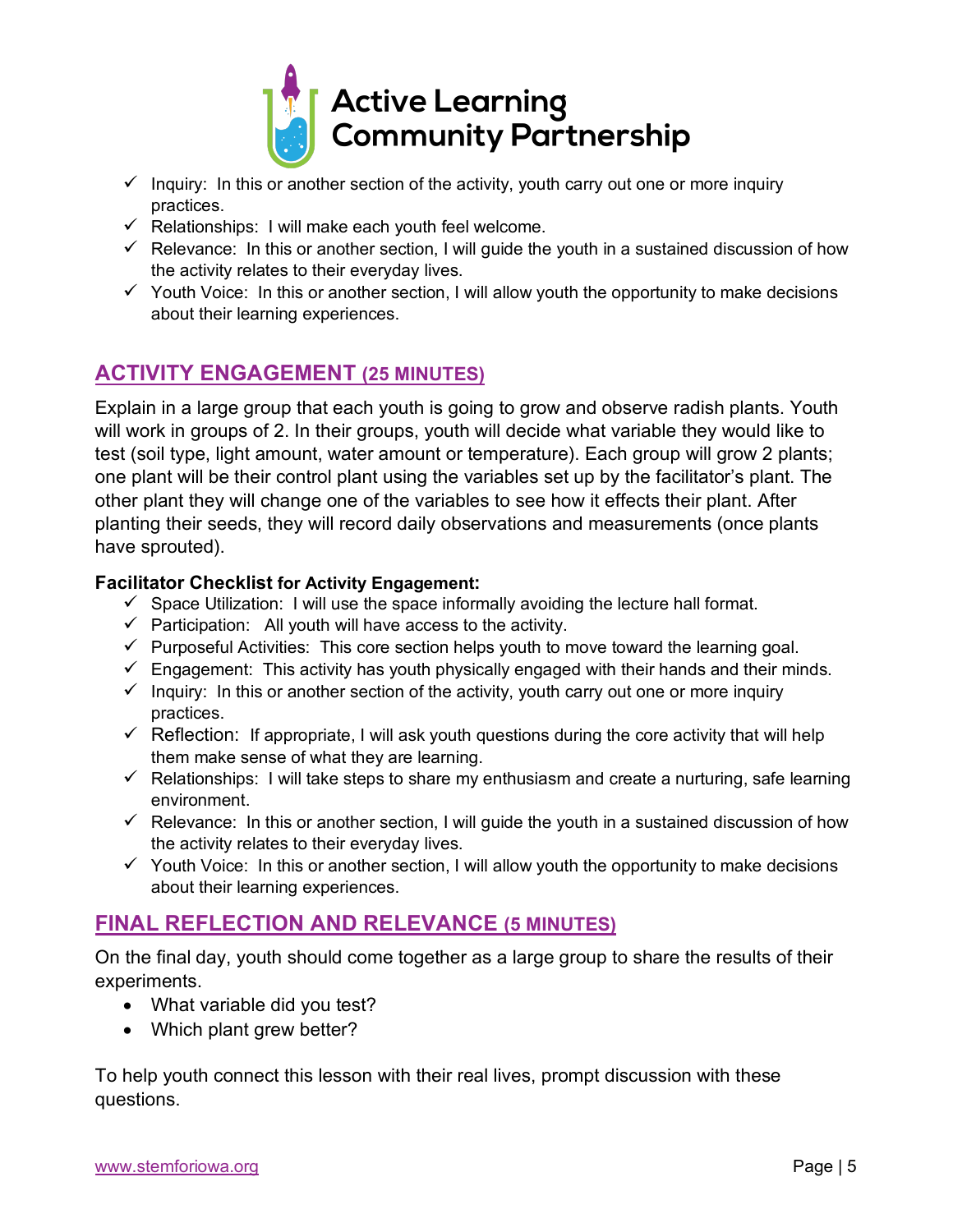

- Has anyone ever planted a garden? Tell us about it.
- What do you notice about plants in the winter? The summer?
- Can you think of any fruits or vegetables that you eat that have seeds?

## **Facilitator Checklist for Activity Reflection & Relevance:**

- $\checkmark$  Space Utilization: Again, I will use the space informally.
- $\checkmark$  Participation: I will prompt youth who do not have access to the activity to participate.
- $\checkmark$  Purposeful Activities: The closing section helps youth to reach the learning goal.
- $\checkmark$  Content Learning: I will help youth make connections between different ideas. I will create opportunities for youth to ask questions/provide ideas that show a deeper level of understanding.
- $\checkmark$  Inquiry: In this or another section of the activity, youth carry out one or more inquiry practices.
- $\checkmark$  Reflection. I will provide youth with a sustained opportunity to make sense of their learning.
- $\checkmark$  Relevance: In this or another section, I will guide the youth in a sustained discussion of how the activity relates to their everyday lives.
- $\checkmark$  Youth Voice: In this or another section, I will allow youth the opportunity to make decisions about their learning experiences.

## **References:**

American Forest Foundation, Project Learning Tree, Pre K-8 Environmental Education Activity Guide, 2012

https://www.cisd.org/cms/lib6/TX01917765/Centricity/Domain/837/STEM\_4.10C\_2.0\_Explai n\_STEMscopedia\_Eng.pdf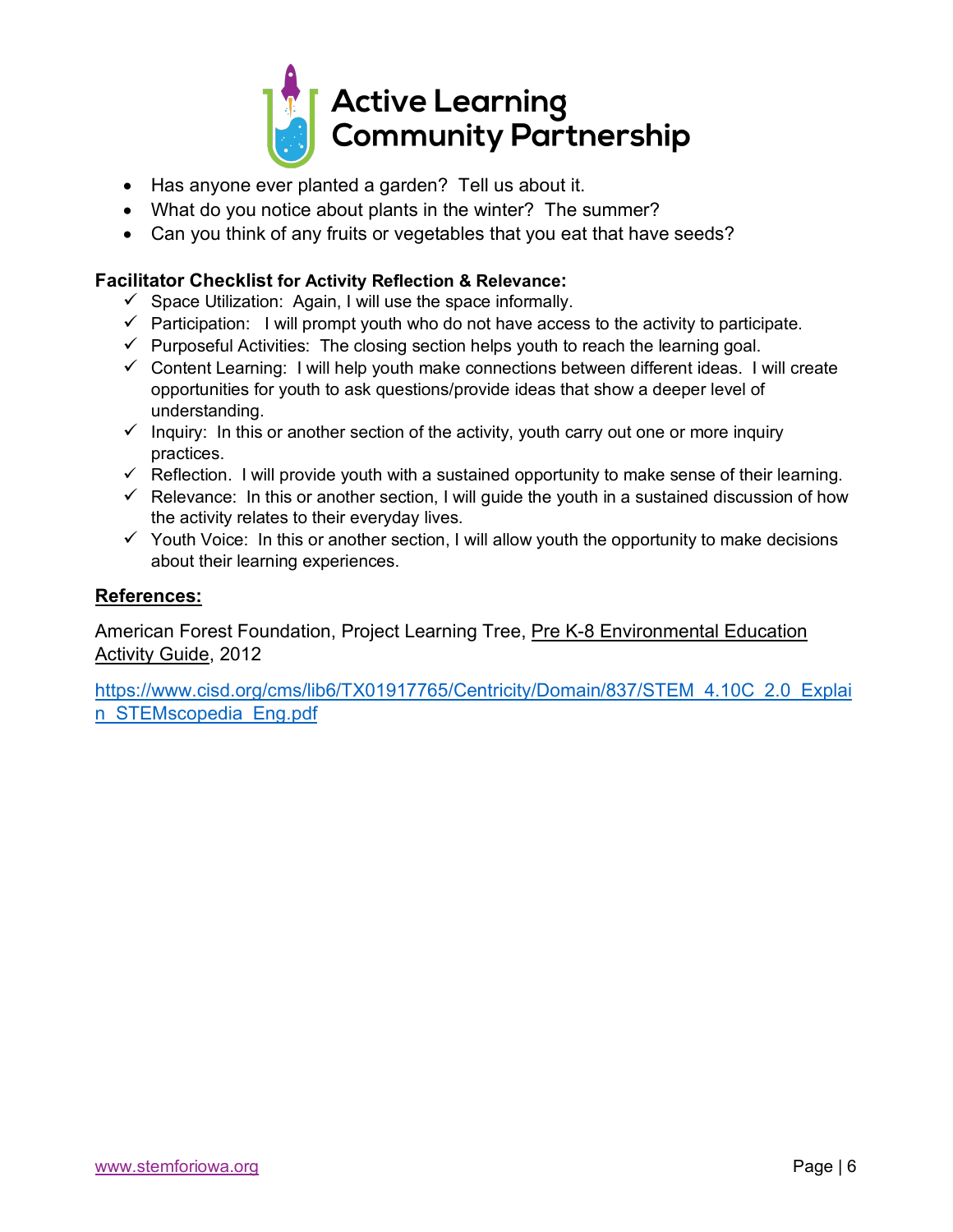|                                                 |      | <b>Plant Observations</b>             |  |
|-------------------------------------------------|------|---------------------------------------|--|
| Observation date:                               |      | Observation time:                     |  |
| Growing medium used:                            | Sand | <b>Potting Soil</b>                   |  |
| Amount of water given:                          |      | Hours of sunlight:                    |  |
| Temperature:<br><u>and the state of the sta</u> |      | Plant height:                         |  |
| Other observations:                             |      |                                       |  |
| Observation date:                               |      | Observation time:                     |  |
| Amount of water given:                          |      | Hours of sunlight:                    |  |
| Temperature:                                    |      | Plant height:                         |  |
| Other observations:                             |      |                                       |  |
|                                                 |      |                                       |  |
| Observation date:                               |      | Observation time:                     |  |
| Amount of water given:                          |      | Hours of sunlight: Nours of sunlight: |  |
| Temperature:                                    |      | Plant height:                         |  |
| Other observations:                             |      |                                       |  |
| Observation date:                               |      | Observation time:                     |  |
| Amount of water given:                          |      | Hours of sunlight:                    |  |
| Temperature:                                    |      | Plant height:                         |  |
| Other observations:                             |      |                                       |  |